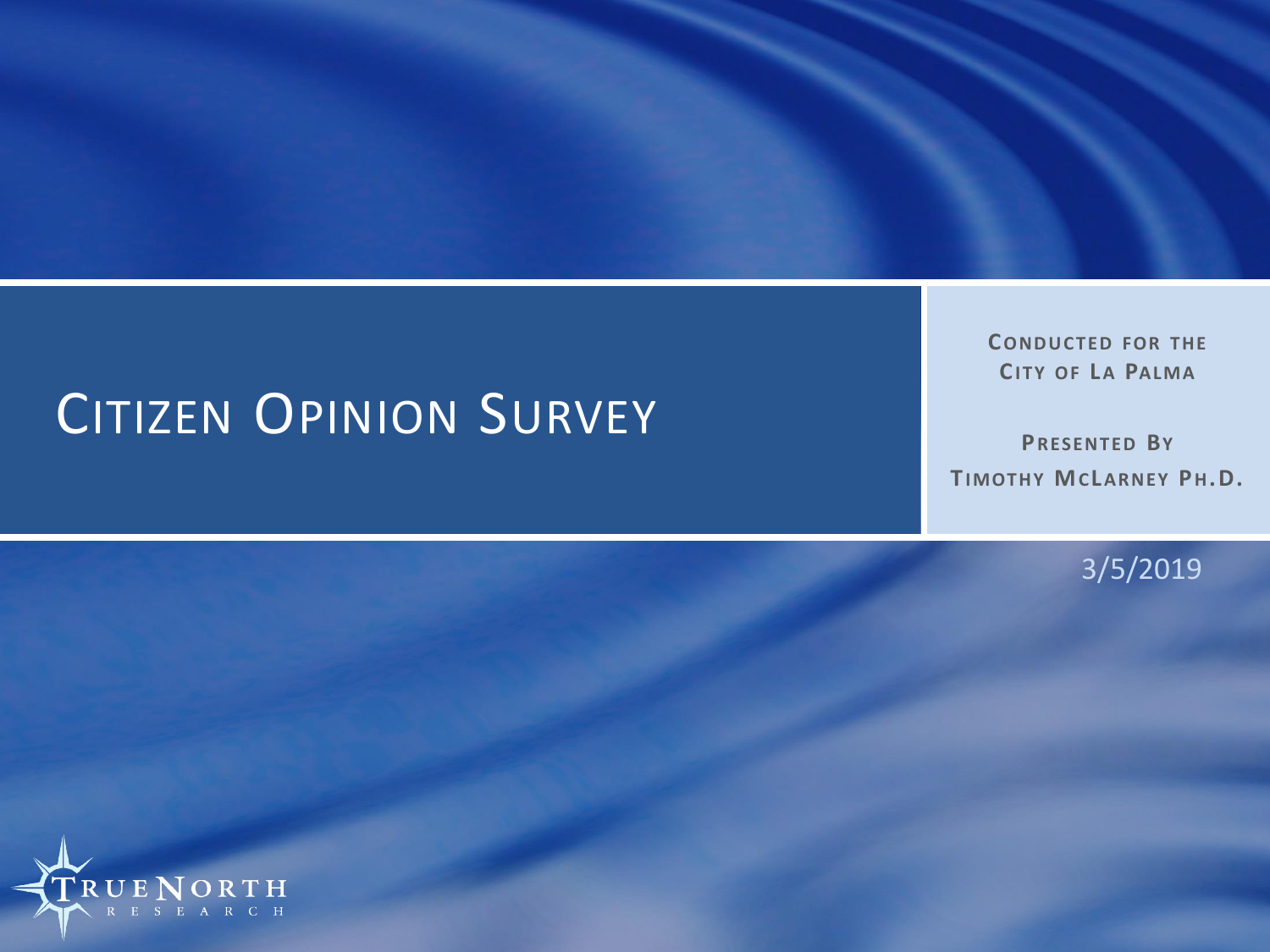## PURPOSE OF STUDY

- o Measure community needs with respect to city services and facilities
- o Measure City's performance in meeting residents' needs
- oAssess opinions on variety of topics such as economic development, funding priorities, and policy issues
- oDetermine effectiveness of city-resident communication

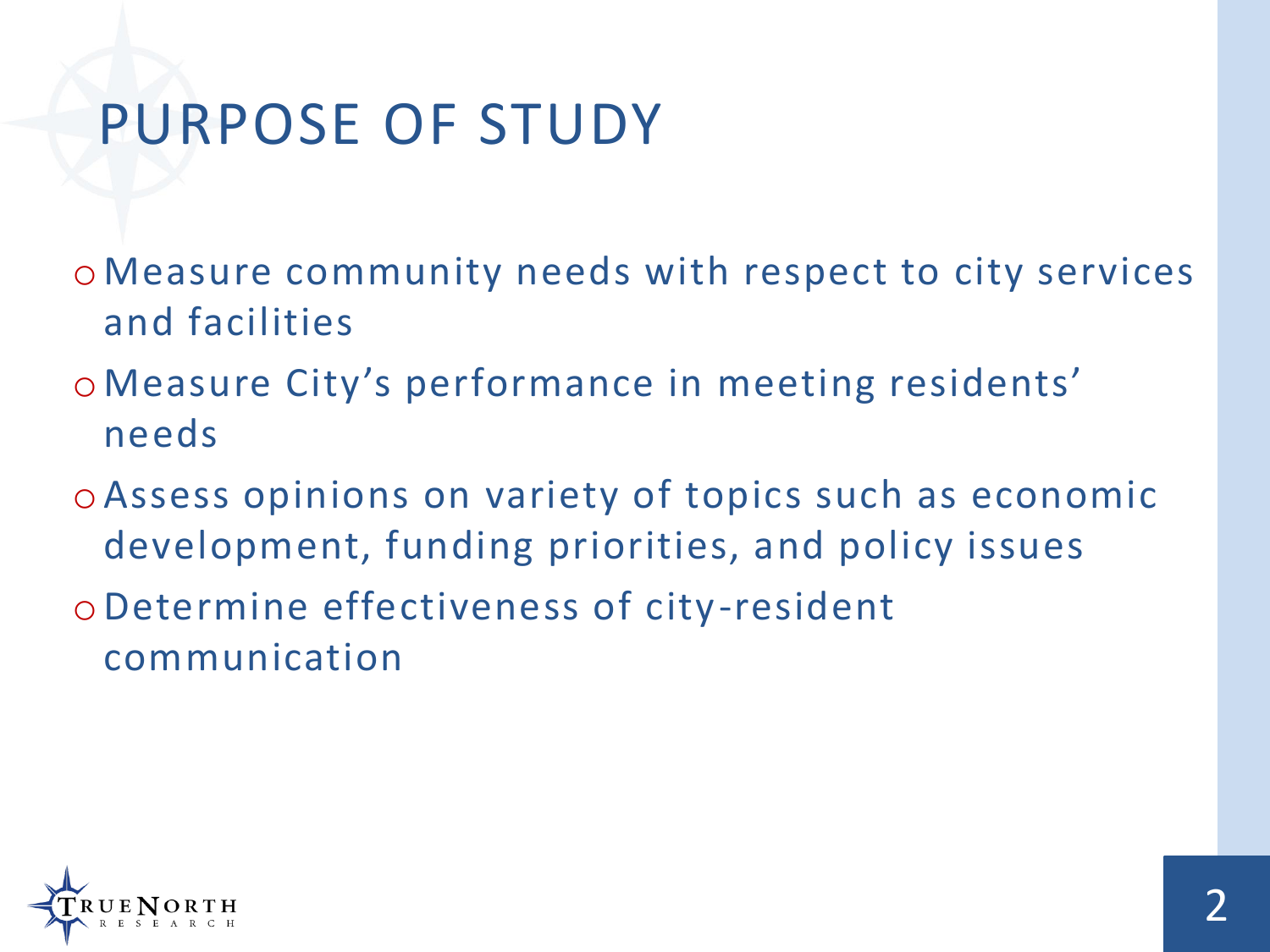## METHODOLOGY OF STUDY

#### **PHASE 1: Statistically Reliable Survey**

- o Conducted November 28th to December 16th, 2018
- o Mixed Methodology
	- oRecruited via mail, email, and phone
	- oOnline and telephone data collection
	- oEnglish, Spanish & Korean
- o Random sample of 336 residents
- o Average interview length: 18 minutes
- o Overall margin of error of ± 5.28%

#### **PHASE 2: Supplemental Data Collection**

o Postcards to all La Palma Households (not random selection) o 492 additional completed surveys

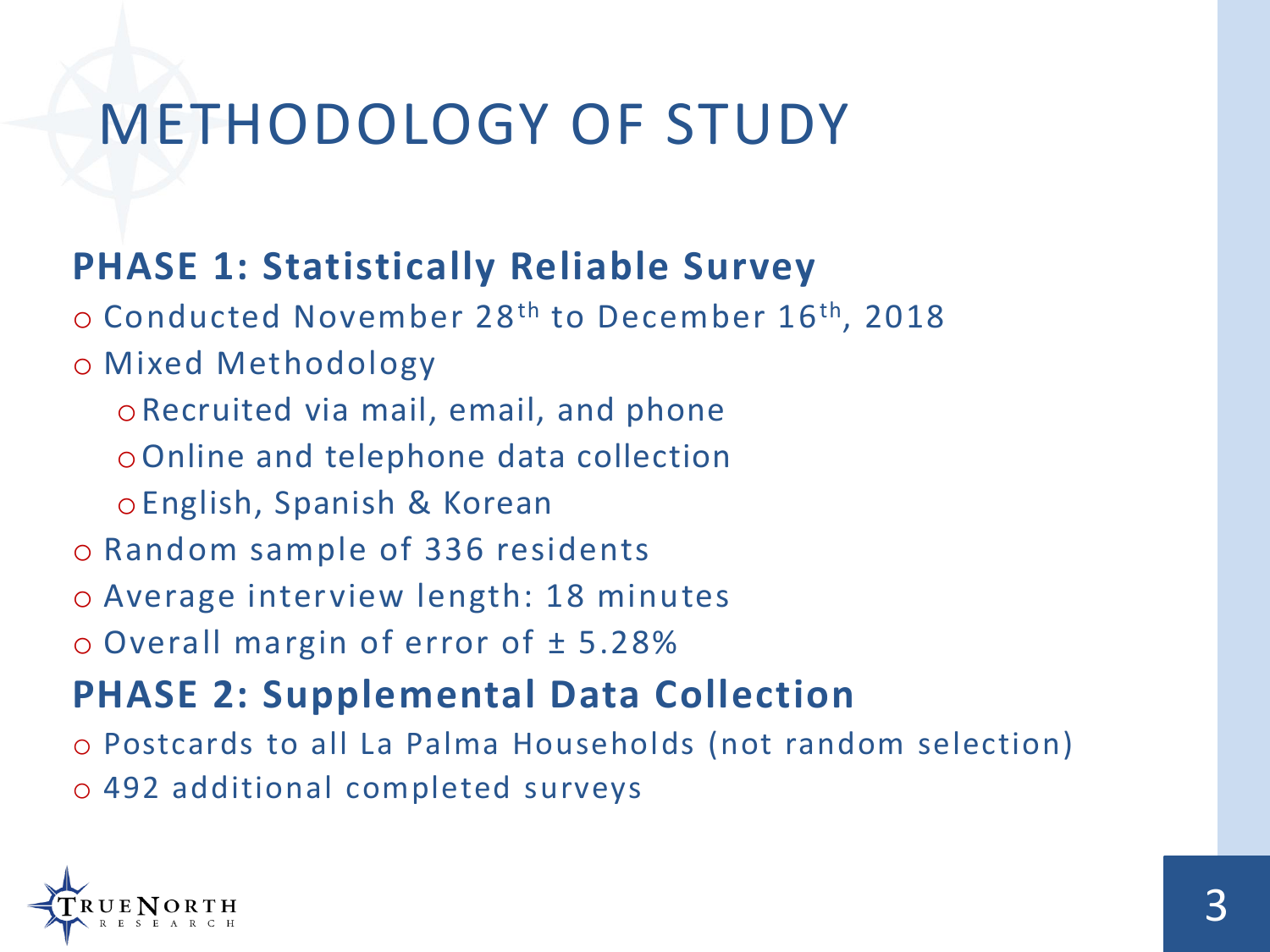## RATING LA PALMA



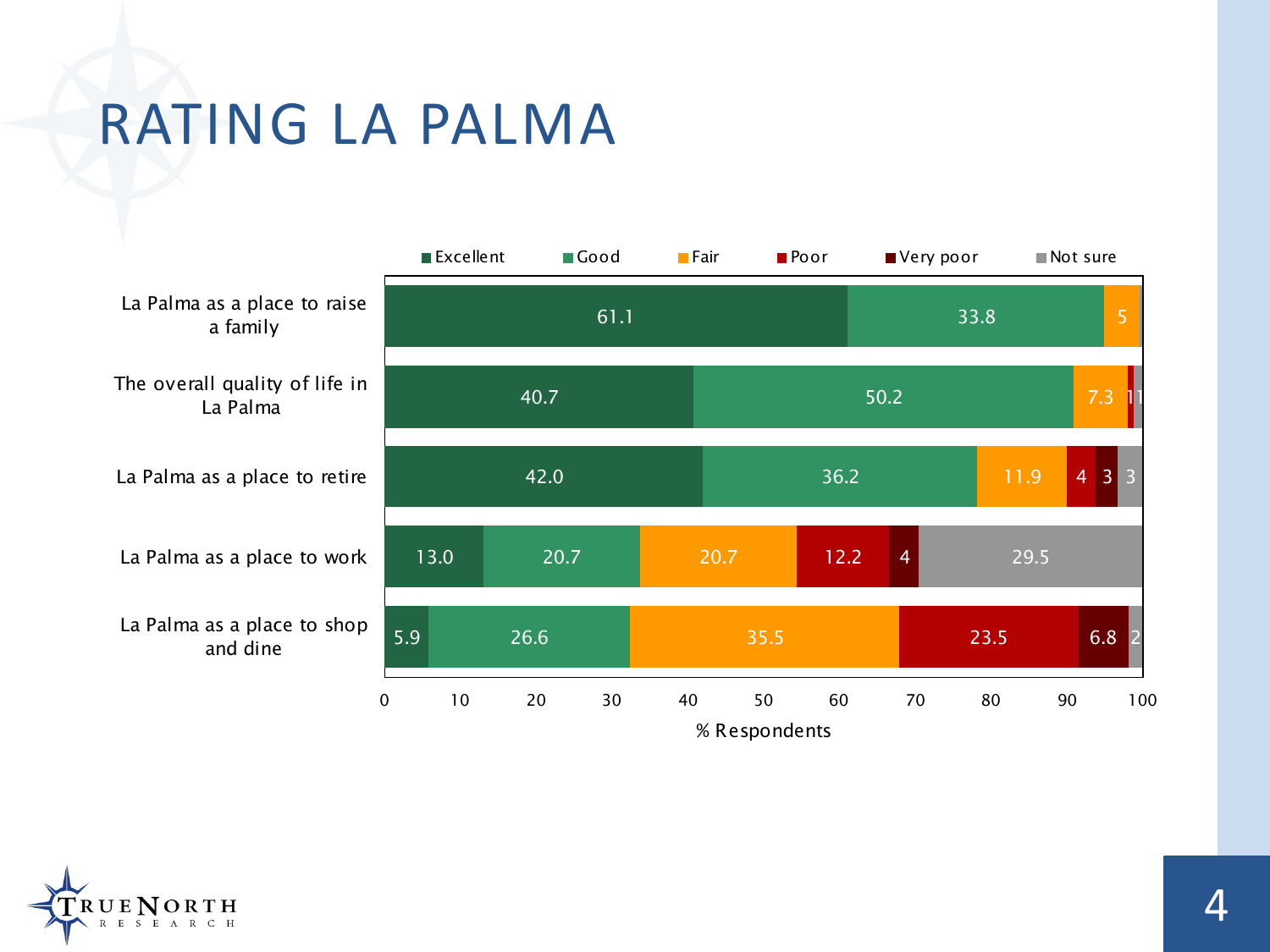## LIKE MOST ABOUT LA PALMA



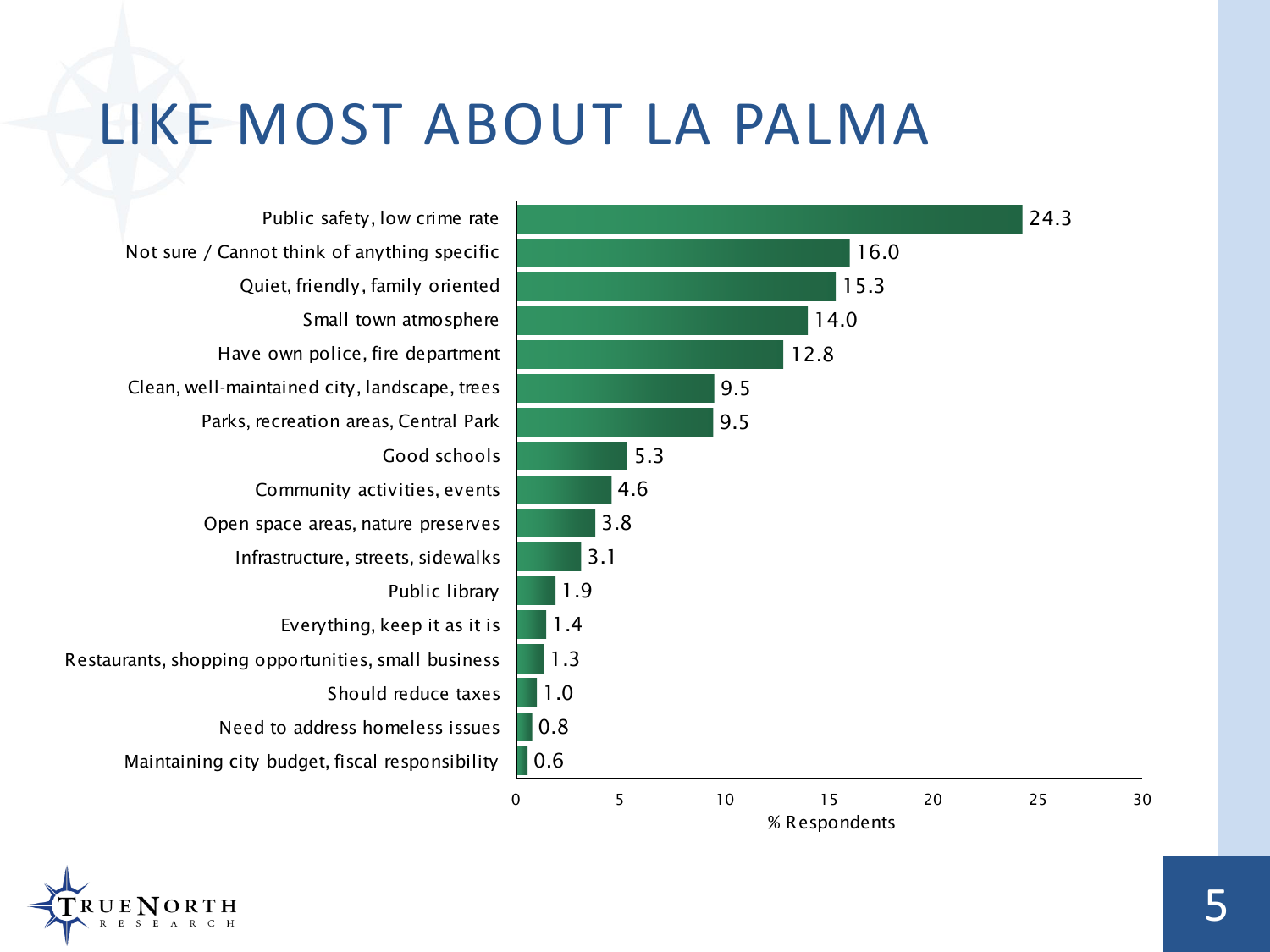## CHANGES TO IMPROVE LA PALMA





% Respondents

6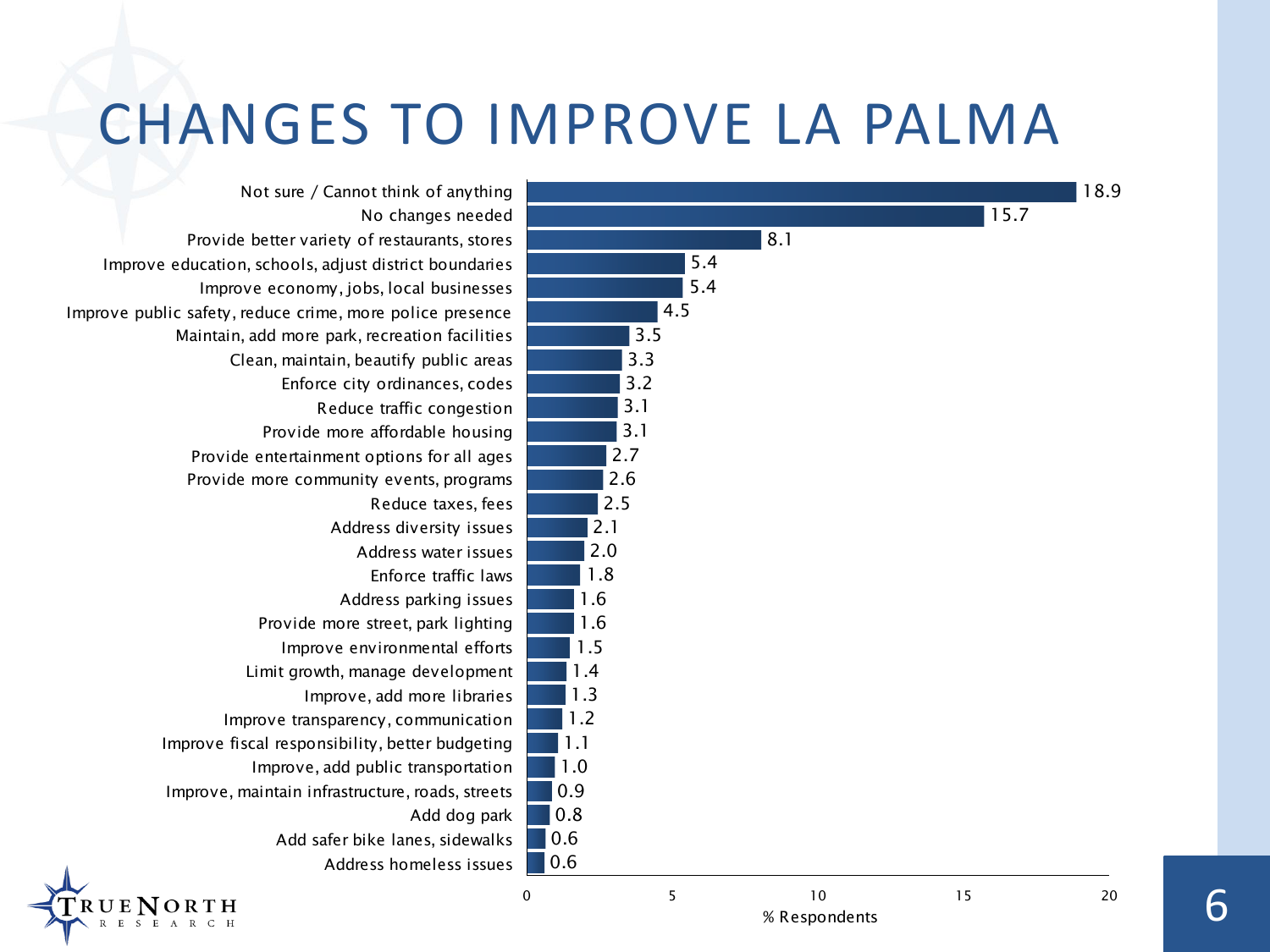#### OVERALL SATISFACTION WITH CITY SERVICES



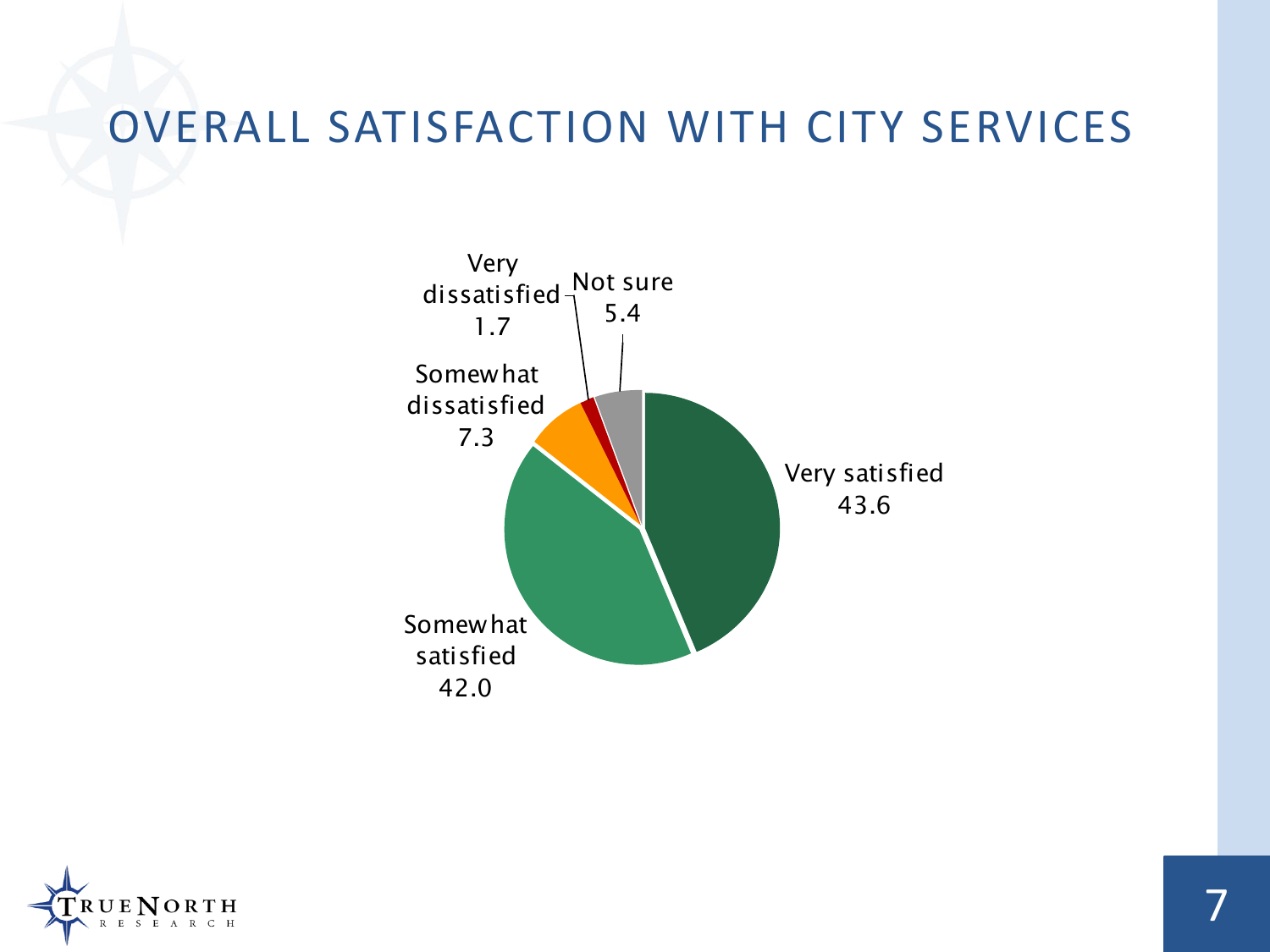### SATISFACTION WITH SPECIFIC SERVICES

| Provide fire protection and emergency medical services        |
|---------------------------------------------------------------|
| Provide police services                                       |
| Maintain city streets and roads                               |
| Provide school safety programs                                |
| Maintain parks and recreation areas                           |
| Maintain public buildings and facilities                      |
| Manage traffic congestion in the City                         |
| Provide special community events                              |
| Provide recreation programs for all ages                      |
| Provide senior services                                       |
| Provide quality drinking water                                |
| Provide cultural and performing arts                          |
| Manage the City's finances                                    |
| Manage growth and development                                 |
| Address homelessness                                          |
| Promote economic development for a healthy business community |
| Attract businesses and good-paying jobs to the City           |
|                                                               |

| ■ Very satisfied |      |      |      | ■ Somewhat satisfied ■ Somewhat dissatisfied ■ Very dissatisfied |      |      |      |      |      |                |  |  |  |  |  |  |
|------------------|------|------|------|------------------------------------------------------------------|------|------|------|------|------|----------------|--|--|--|--|--|--|
| 61.8             |      |      |      |                                                                  |      |      | 34.0 |      |      | 3<br>п         |  |  |  |  |  |  |
|                  |      | 62.5 |      |                                                                  |      |      | 31.3 |      |      | 3<br>3         |  |  |  |  |  |  |
|                  | 45.3 |      |      |                                                                  |      | 45.7 |      |      | 5.3  | 4              |  |  |  |  |  |  |
| 35.9             |      |      |      |                                                                  |      | 54.8 |      |      | 6.3  | 3              |  |  |  |  |  |  |
|                  | 44.7 |      |      |                                                                  |      | 44.8 |      |      | 6.8  | 4              |  |  |  |  |  |  |
| 35.1             |      |      |      |                                                                  | 54.0 |      |      |      | 9.0  | 2              |  |  |  |  |  |  |
|                  | 40.7 |      |      |                                                                  |      | 45.1 |      |      | 10.3 | 4              |  |  |  |  |  |  |
| 33.9             |      |      |      |                                                                  | 51.9 |      |      |      | 12.0 | 2              |  |  |  |  |  |  |
| 30.8             |      |      |      |                                                                  | 53.7 |      |      |      | 13.0 | $\overline{a}$ |  |  |  |  |  |  |
| 23.8             |      |      |      | 59.4                                                             |      |      |      |      | 12.0 | 4.8            |  |  |  |  |  |  |
|                  | 41.4 |      |      |                                                                  | 40.7 |      |      | 11.4 |      | 6.5            |  |  |  |  |  |  |
| 25.4             |      |      |      | 56.6                                                             |      |      |      | 13.1 |      | 4.8            |  |  |  |  |  |  |
| 27.9             |      |      |      | 51.1                                                             |      |      |      | 15.4 |      | 5.6            |  |  |  |  |  |  |
| 21.1             |      |      |      | 56.8                                                             |      |      |      | 15.4 |      | 6.8            |  |  |  |  |  |  |
| 30.1             |      |      |      | 42.8                                                             |      |      |      | 18.3 |      | 8.9            |  |  |  |  |  |  |
| 23.6             |      |      |      | 48.5                                                             |      |      |      | 20.0 |      | 7.9            |  |  |  |  |  |  |
| 18.9             |      |      | 50.6 |                                                                  |      |      | 19.0 |      | 11.5 |                |  |  |  |  |  |  |
| 10<br>0          | 20   | 30   | 40   | 50                                                               | 60   | 70   | 80   |      | 90   | 100            |  |  |  |  |  |  |

% Respondents Who Provided Opinion

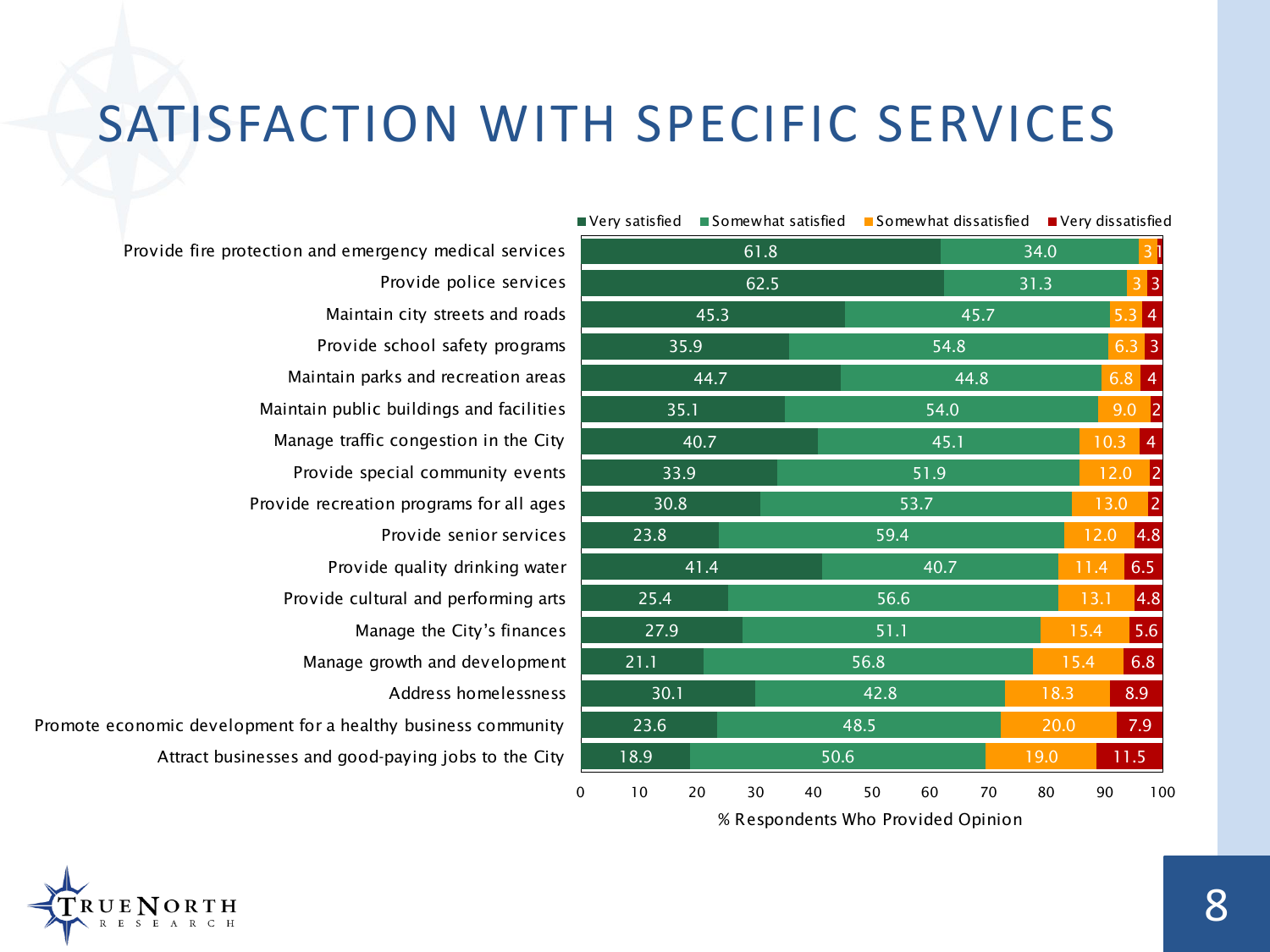### CUSTOMER SERVICE PROVIDED BY STAFF



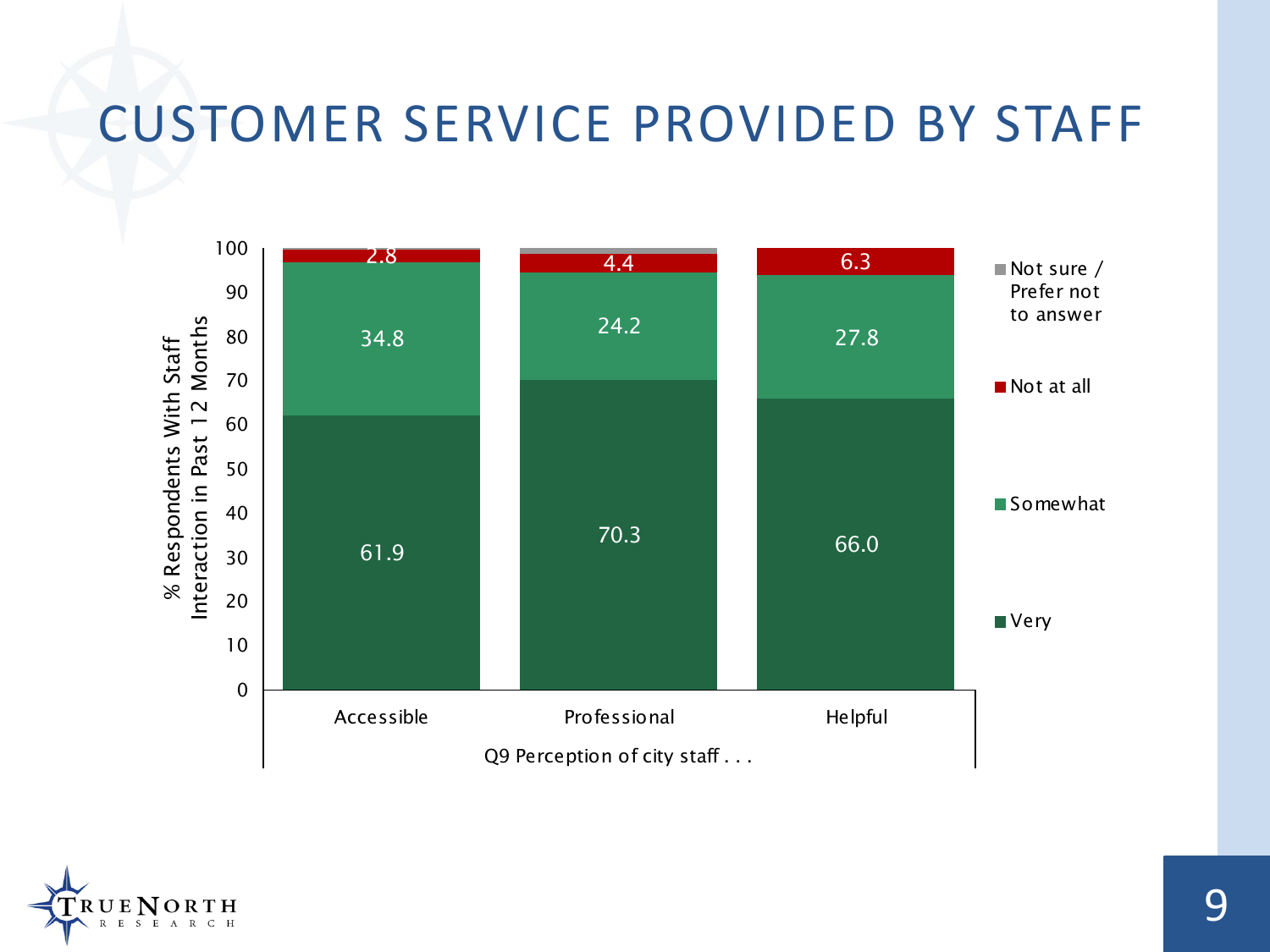### CURRENT AMOUNT OF BUSINESS TYPES



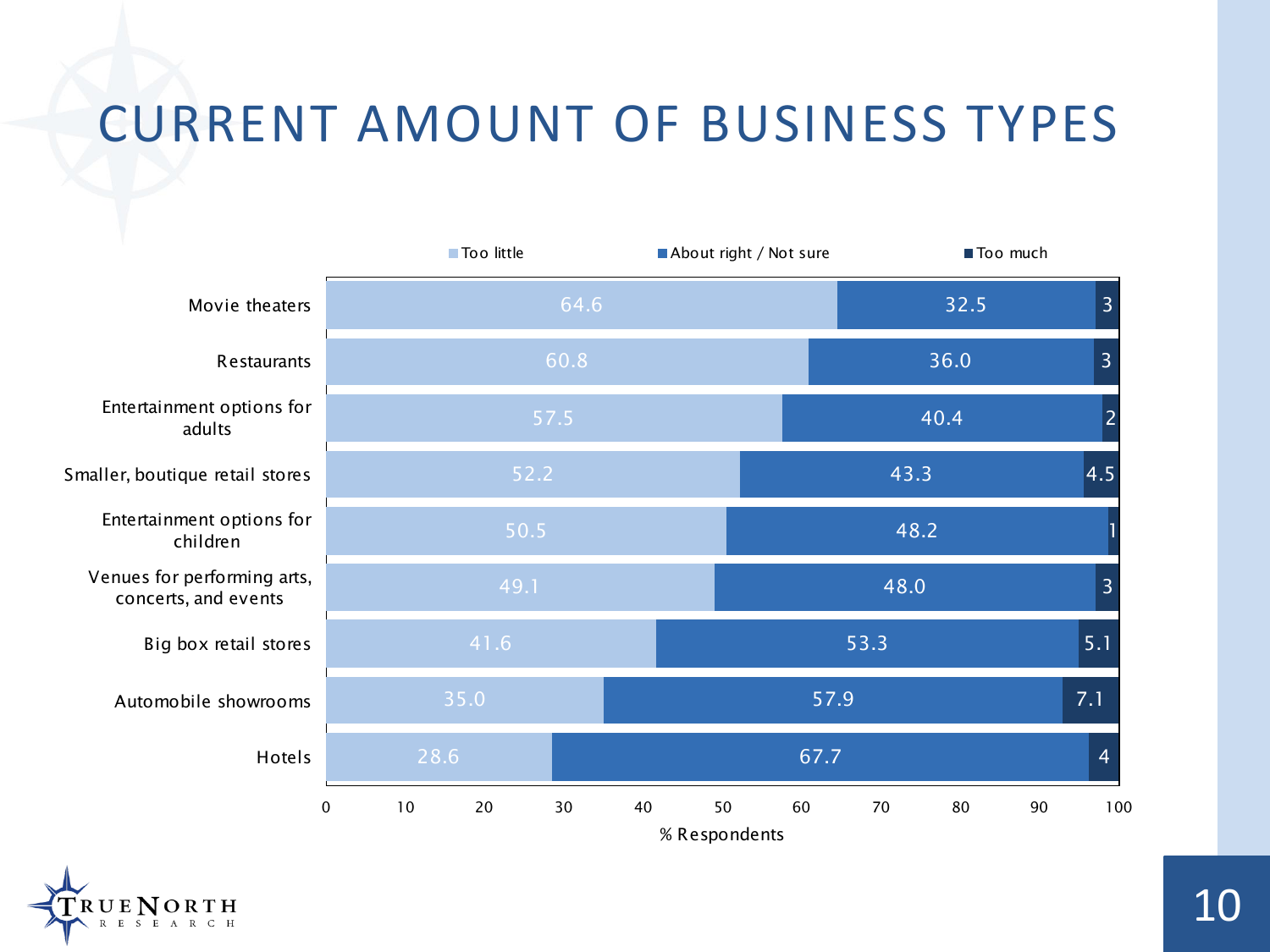## FUNDING PRIORITIES



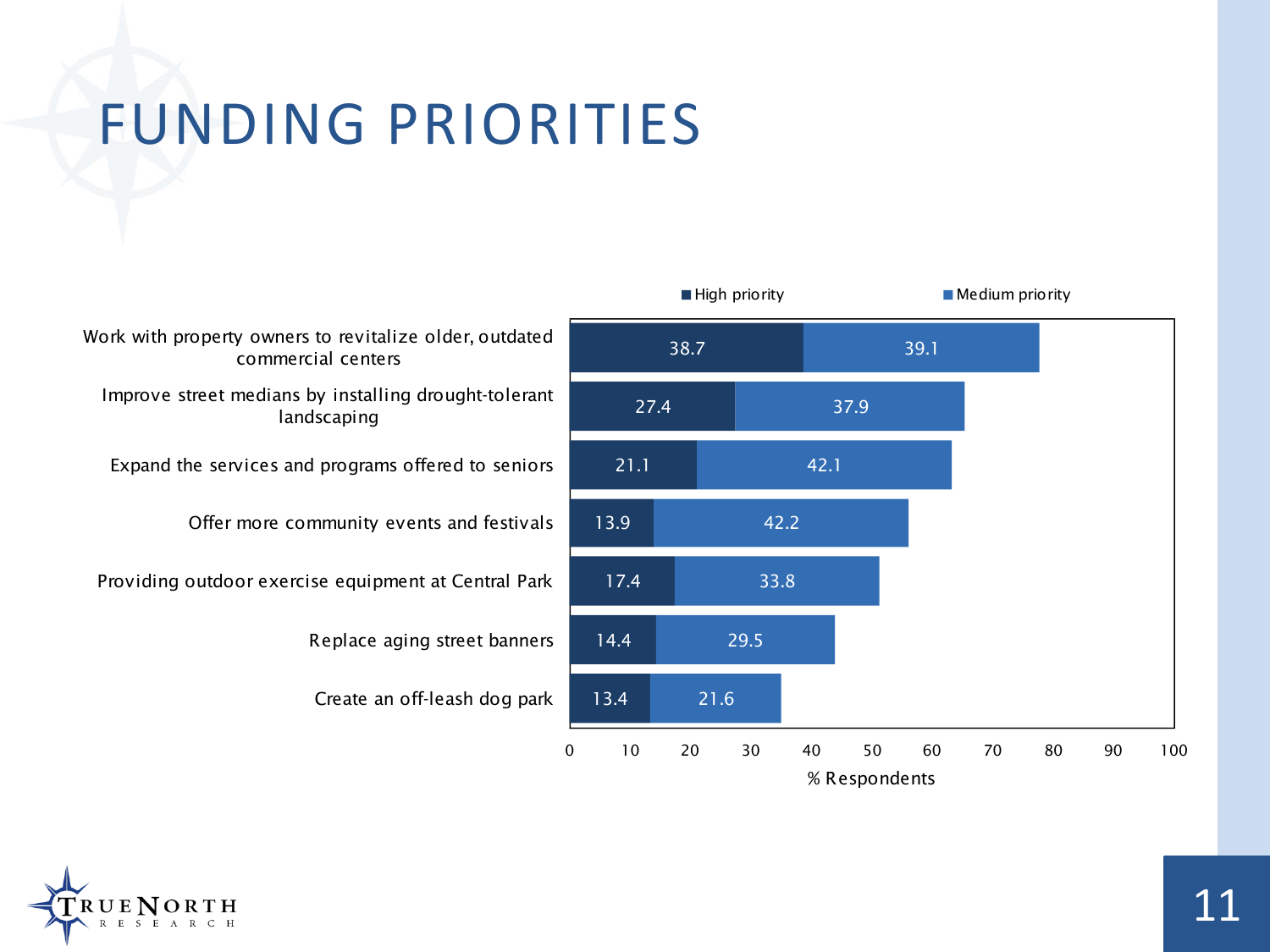# SATISFACTION WITH CITY-RESIDENT COMMUNICATION



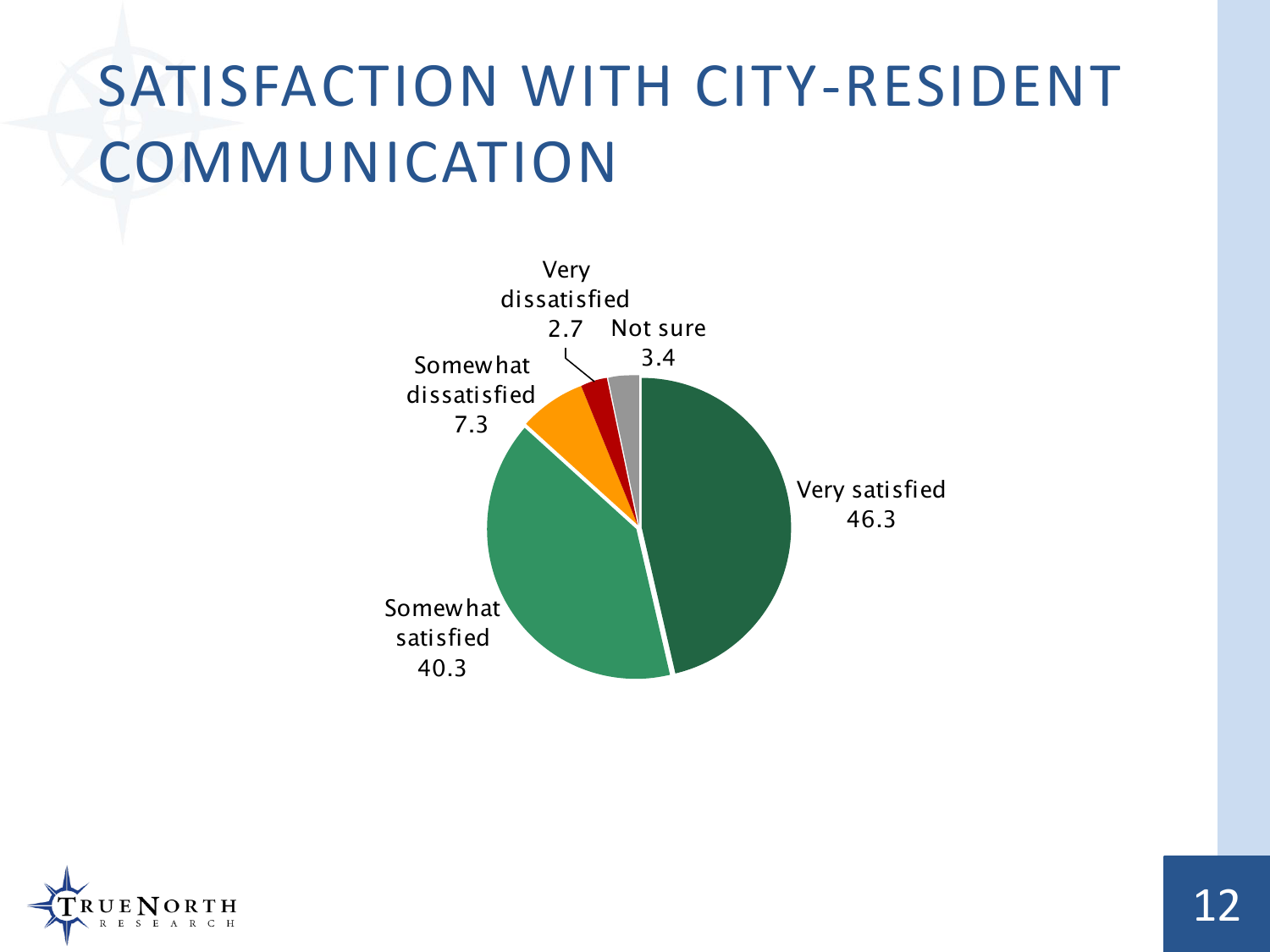# EFFECTIVENESS OF COMMUNICATION METHODS



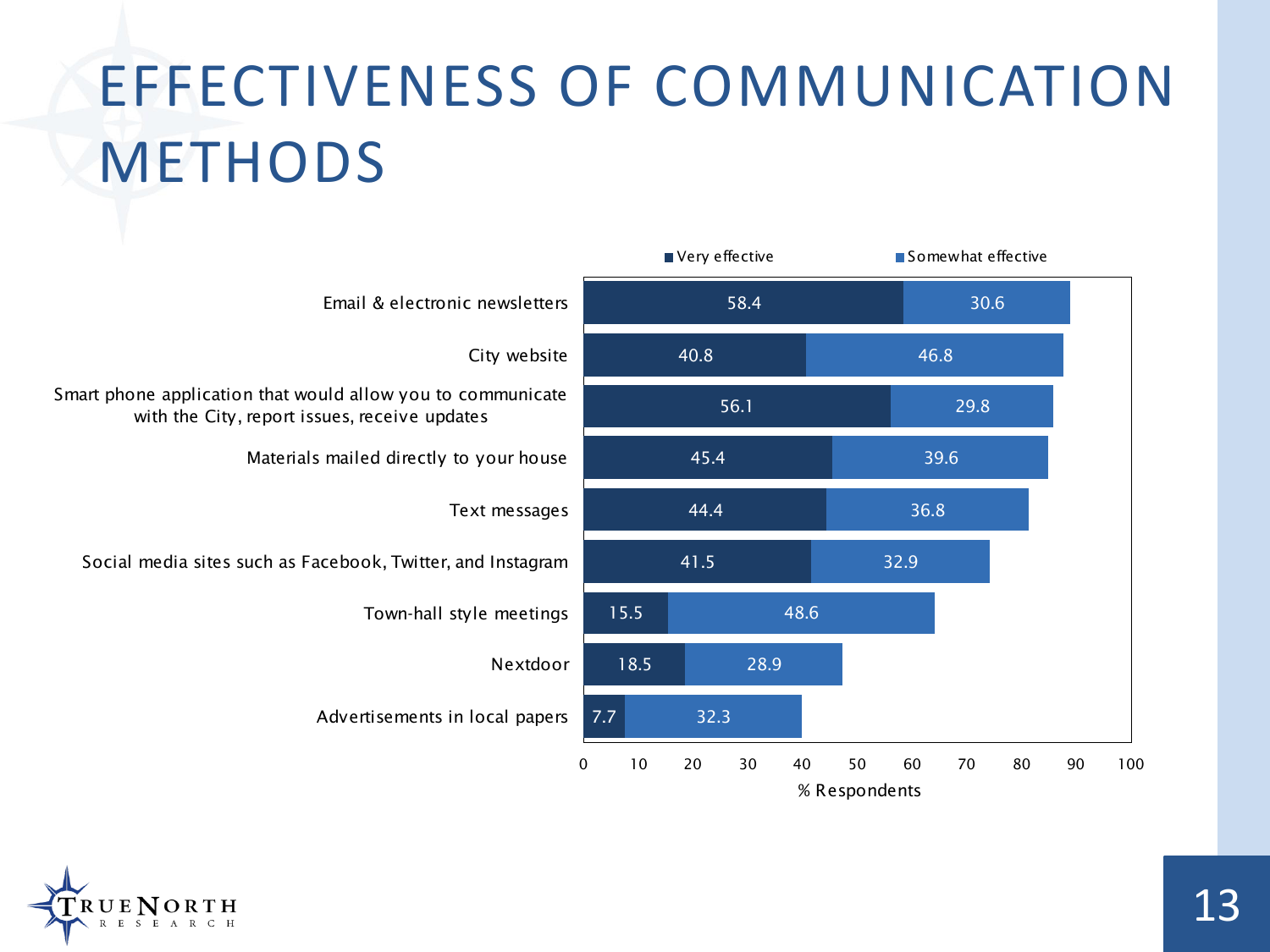## CITY MOVING IN RIGHT DIRECTION



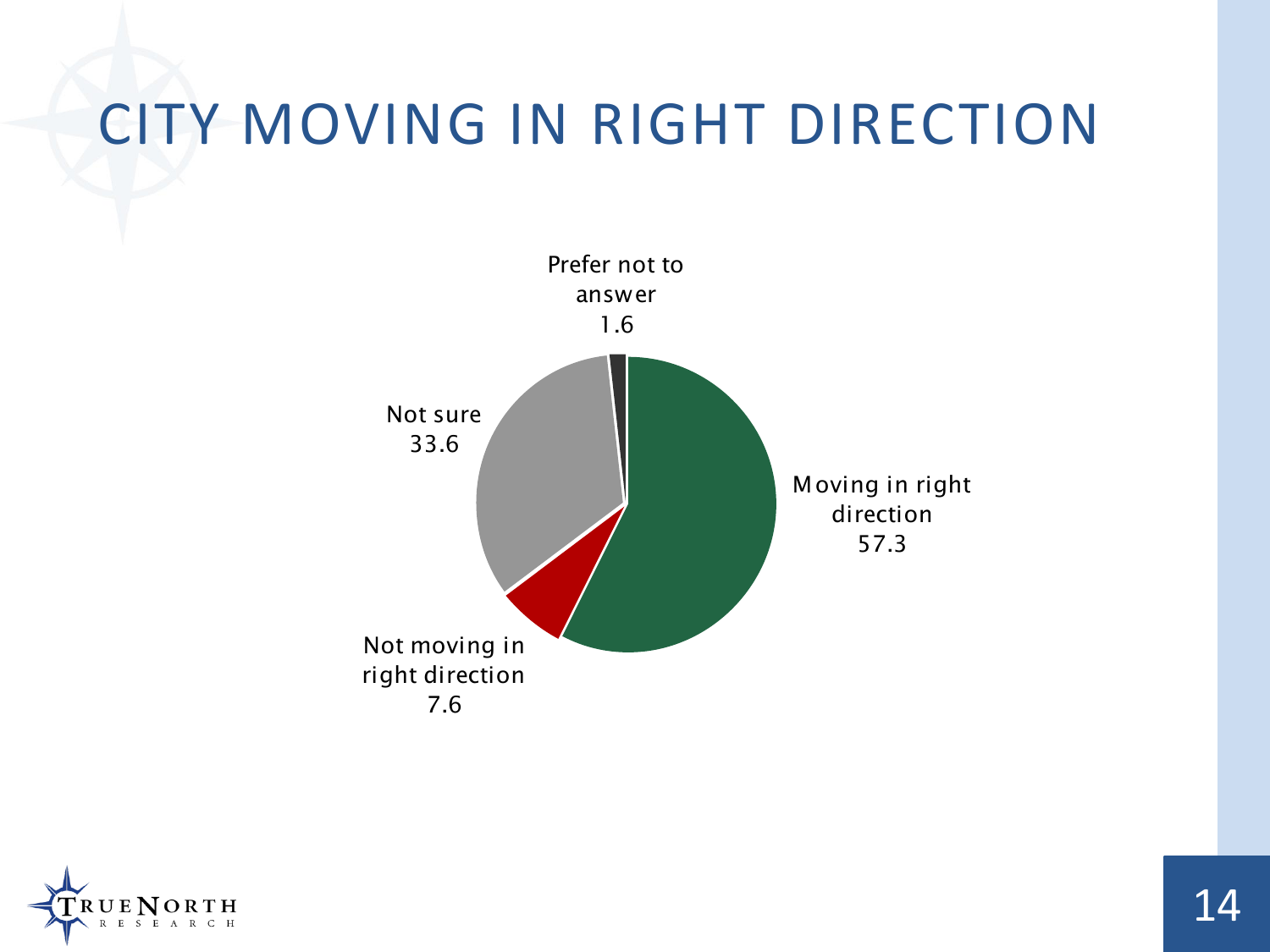# CONTINUE FUNDING SCHOOL RESOURCE OFFICERS



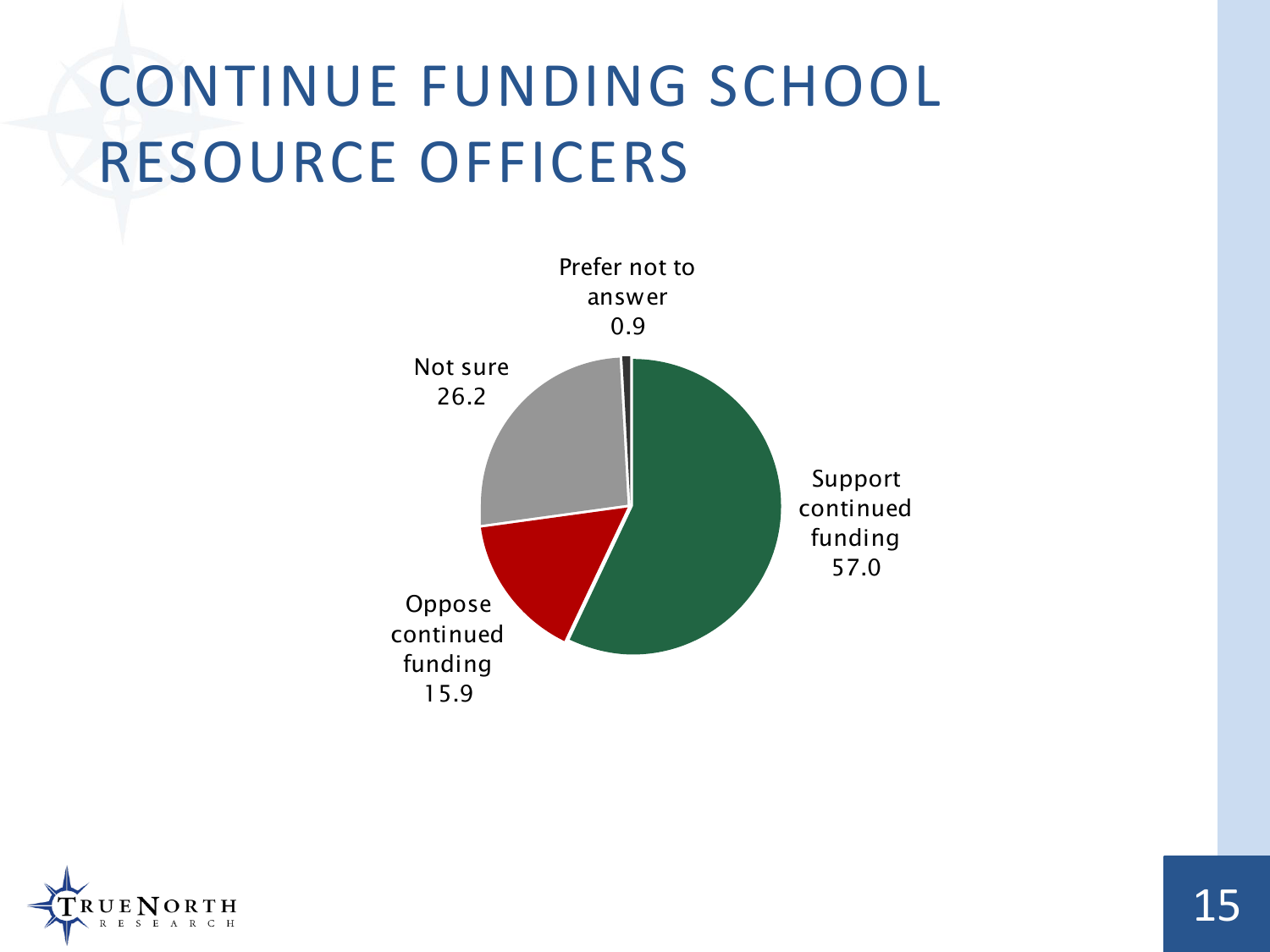#### PREFERRED METHOD OF ELECTING COUNCIL